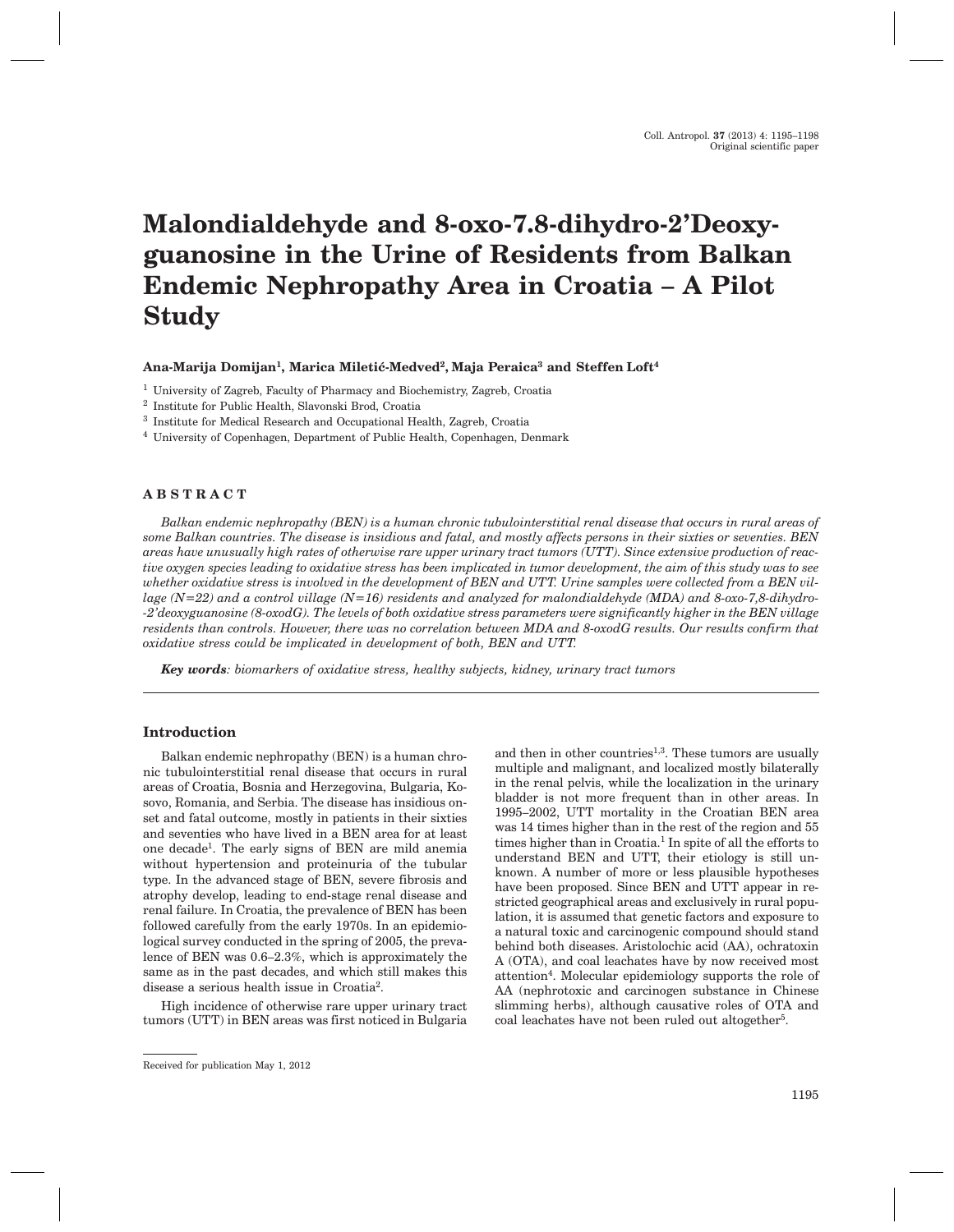Many mutagens, tumor promoters and carcinogens are known to generate reactive oxygen species (ROS) leading to oxidative stress that may be involved in several mechanisms of carcinogenesis. Similary, several human chronic diseases are strongly related to oxidative stress6,7. Oxidative stress oxidizes macromolecules such as lipids, proteins, and  $DNA<sup>8</sup>$ . In this study urinary excretion of malondialdehyde (MDA), a marker of lipid peroxidation, and 8-oxo-7.8-dihydro-2'deoxyguanosine (8-oxodG), a marker of oxidative damaged guanine in DNA or in the nucleotide pool were compared between the residents of BEN area households and of non-BEN area households in Croatia. The hypothesis was that oxidative stress markers should be elevated in the first group, which is at increased risk for BEN and UTT in respect to general population, because oxidative stress is involved in the pathogenesis of both diseases.

# **Materials and Methods**

## *Chemicals*

Standards of 8-oxodG and MDA (1,1,3,3-tetramethoxy propane), thiobarbituric acid (TBA), and butylated hydroxytoulene (BHT) were purchased from Sigma Chemicals (St. Louis, MO, USA). Potassium chloride, phosphoric acid, acetonitrile, and methanol were from Kemika (Zagreb, Croatia) and potassium dihydrogenphosphate  $(KH_2PO_4)$  and water were from Merck (Darmstadt, Germany). All chemicals were of pro analysis grade. Water, acetonitrile, and methanol used for mobile phase were of HPLC grade.

#### *Samples*

Sample collection was approved by the Ethics Committee of the Institute of Public Health of the Republic of Croatia, and all participants gave informed consent. In spring 2007, spot morning urine samples were collected in a BEN village of Kaniža from apparently healthy individuals living in the household with present or past BEN history and at increased risk for BEN and UTT (BEN- -residents; N=22). Control urine samples were collected from residents of non-BEN villages, but from the same area (controls;  $N=16$ ). The volunteers of both groups had no hypertension, proteinuria, or alfa-microglobulinuria, anemia or increased blood creatinine. The urine samples were immediately centrifuged and the supernatants were divided into labeled tubes for different analysis and then stored at –80 °C until analyzed.

## *8-oxodG assay*

8-oxodG was determined by use of HPLC with electrochemical detection. The urine samples were cleaned-up on a Bond Elut Certify cartridge (Varian, Harbor City, CA, USA).

HPLC consisted of a Varian ProStar 210 isocratic pump with pulse damper connected to a Varian ProStar 370 electrochemical detector (Walnut-Creek, CA, USA). HPLC separation was performed on a reverse-phase C18

column,  $5 \mu m$ ,  $150 \times 4.6 \text{ mm}$  (Microsorb 100-5 BDS, Varian, Harbor City, CA, USA). The working electrode potential was set at +0.6 V. The analytical column and flow cell were kept in a Faraday-shielded oven compartment and temperature was set at 30 °C. Chromatographic data were collected and processed using Star Chromatography Workstation software (Ver. 5.0, Varian, Walnut-Creek, CA, USA). The mobile phase for determination of 8-oxodG contained:  $50 \text{ mM of } KH_2PO_4$ ,  $2 \text{ mM of }$ KCl, 2.5% acetonitrile, and 1% methanol (pH 4.45), and a flow rate was set at 0.5 mL/min. 8-oxodG was quantified in the urine sample by peak-area measurement using the linear regression curve for aqueous 8-oxodG standard solutions (50, 100, 200, 400 nmol/L).

# *MDA assay*

MDA measurement in urine was done according to the TBA assay on an HPLC consisted of a Varian INERT 9012 gradient pump and Varian 9075 fluorescent detector (Walnut-Creek, CA, USA). Separation of the MDA- -TBA<sub>2-1</sub> adduct was performed on an analytical column coupled with a  $5 \mu m$  guard column (LiChrospher RP-18, Merck, Darmstadt, Germany) and their size was 125.0 x 4.0 and 4.0 x 4.0 mm, respectively. Detector excitation wavelength was set at 514 nm and emission at 544 nm. The analysis was performed at room temperature. Chromatographic data were collected and processed using Star Chromatography Workstation software (Ver. 5.0, Varian, Walnut-Creek, CA, USA). The mobile phase for MDA analysis contained 50 mM mixture of  $KH_{2}PO_{4}$  and methanol (60:40) and a flow rate was 0.5 mL/min. As with 8-oxodG, for MDA quantification we used a calibration curve of aqueous standards.

#### *Creatinine assay*

Creatinine concentrations in urine were determined using standardized method.

#### *Statistics*

Data are presented as  $\overline{X}$  ± SD. Results for 8-OHdG are expressed in  $nmol/L$  and  $µmol/mol$  creatinine, while MDA concentrations are expressed in  $\mu$ mol/L and mmol/ mol creatinine. The Kolmorgorov-Smirnov test verified that the results were normally distributed. To test the significance of differences in urine MDA and 8-oxodG between BEN village and control residents, we used Student's t-test for two independent samples. Pearson's test was used to test the correlation between MDA and 8-oxodG. Statistical program Statistica 8.0 (Stat Soft Ltd., Bedford, UK) was used. Probability values of  $p < 0.05$  were considered statistically significant.

# **Results**

We took urine samples in this study even though it is a more complex biological matrix for the analysis than blood, because collection is not invasive and was more readily accepted by the subjects. The study of Pilger et al.9 demonstrated that 8-oxodG in 24-hour urine and in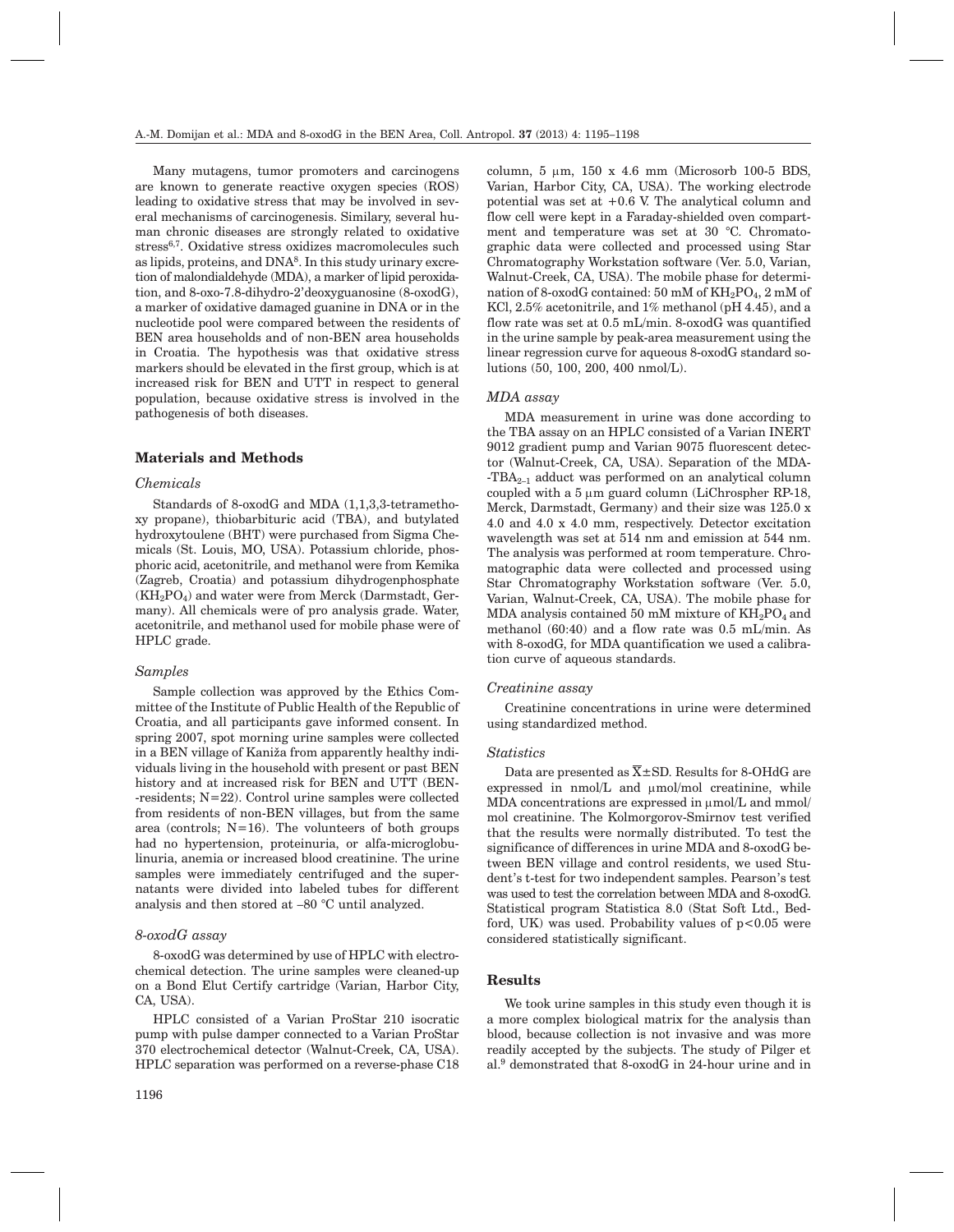| Urine sample       | $MDA \mu mol/L$   | MDA mmol/mol       | 8-oxodG nmol/L  | 8-oxodG µmol/mol   |
|--------------------|-------------------|--------------------|-----------------|--------------------|
|                    | (range)           | creatinine (range) | (range)         | creatinine (range) |
| Control village    | $0.47 \pm 0.25$   | $0.06 \pm 0.04$    | $4.37 \pm 3.90$ | $0.51 \pm 0.31$    |
| $(N=16)$           | $(0.14 - 0.92)$   | $(0.02 - 0.16)$    | $(0.8 - 25.6)$  | $(0.0 - 1.17)$     |
| <b>BEN</b> village | $0.79 \pm 0.41$   | $0.13 \pm 0.09$    | $8.62 \pm 6.67$ | $1.42 \pm 1.18$    |
| $(N=22)$           | $(0.27 - 1.70)^*$ | $(0.04 - 0.36)^*$  | $(0.0-14.4)^*$  | $(0.14 - 4.71)^*$  |

**TABLE 1** MDA AND 8-oxodG URINE CONCENTRATIONS IN BEN VILLAGE AND CONTROL VILLAGE RESIDENTS IN CROATIA. RESULTS ARE PRESENTED AS MEANS  $\pm$  SD

\* significantly different from control group (p<0.05).

spot urine sample correlated reasonably well, and that spot urine contained relevant 8-oxodG concentrations. This is why we collected morning spot urine samples for our analysis.

Urine MDA concentrations are expressed in  $\mu$ mol/L and in mmol/mol creatinine, while 8-oxodG concentrations are expressed in  $nmol/L$  and  $\mu mol/mol$  creatinine. Both MDA and 8-oxodG findings in BEN village residents were significantly higher than in controls  $(p<0.05$ , Table 1).

Pearson's test demonstrated that MDA and 8-oxodG did not correlate (p=0.1965, Figure 1).



*Fig. 1. Correlation between MDA and 8-oxodG urine concentrations in BEN village () and control village residents (-) in Croatia.*

#### **Discussion**

This is the first study showing that Croatian BEN village residents have higher urine concentrations of deoxynucleotide and lipid oxidation products than persons living in a village without BEN. These findings put forward oxidative stress as one of the mechanisms of BEN and UTT development.

Our study is in line with genetic polymorphisms studied in a Bulgarian BEN area. Atanasova et al.<sup>10</sup> reported that the CYP3A5\*1 allele, a marker for CYP3A5 expression in human kidney, was associated with increased risk for BEN (odds ratio 2.41). The authors suggested that the carriers of the CYP3A5\*1 allele could activate xenobiotics that induce BEN and create individual predisposition for the disease. It is well known that cytochrome P450 monooxygenases, drug-metabolizing enzymes, play a major role in detoxification and elimination of hydrophobic xenobiotics. Paradoxically, these enzymes also generate ROS. It is possible that higher activity of CYP3A5 has toxic effects in BEN patients, not only because it induces production of carcinogen metabolites, but also because it increases ROS production.

A study by Andonova et al.<sup>11</sup> found an association between a wild-type allele that encodes glutathione S-transferase M1 (GSTM1) and BEN. GSTs are phase II enzymes, that are generally believed to be detoxifying, and their higher activity is involved in cell protection against xenobiotics and oxidative stress. It is established that active GSTM1 (encoded with wild-type allele) can react with phospholipid peroxides formed during oxidative stress and protect cell DNA from oxidative damage. Andonova et al.<sup>11</sup> has therefore postulated that higher activity of GSTM1 found in BEN patients may deplete GSH pool and that a ROS-producing xenobiotic that causes BEN cannot be conjugated due to the GSH depletion. It is the extent of GSH depletion and susceptibility of cell to ROS that could be crucial in BEN development. Our results together with results from the Bulgarian studies suggest that BEN is caused by one or more xenobiotics that can produce high level of ROS.

ROS are involved in multistage carcinogenesis. Numerous studies have proven that ROS activate redox- -sensitive signaling molecules such as NF-kB and AP-1, and disturb the cell signaling and gene expression systems12. Activation of p53 is also considered a cellular response to oxidative stress. A series of studies have shown that ROS induce mutagenesis of hot spot codons (248 and 249) in the human p53 suppressor gene. p53 gene is an important tumor suppressor gene that maintains genome integrity and accuracy of chromosome segregation. More than 50% of human cancers contain mutations in the p53 gene.

Studies of biomarkers of carcinogenesis in biological material of persons from BEN areas are rather scarce. However, in a study of UTT patients living in a Croatian BEN area, Grollman et al.<sup>13</sup> found a high percentage of mutations, with AT to TA transversion in the p53 gene of carcinoma cells. This may seem to contradict our results, because 8-oxodG causes GC to TA transversion $^{14}$ . The reason however may be that we have measured parameters of oxidative stress in urine of healthy persons at risk,